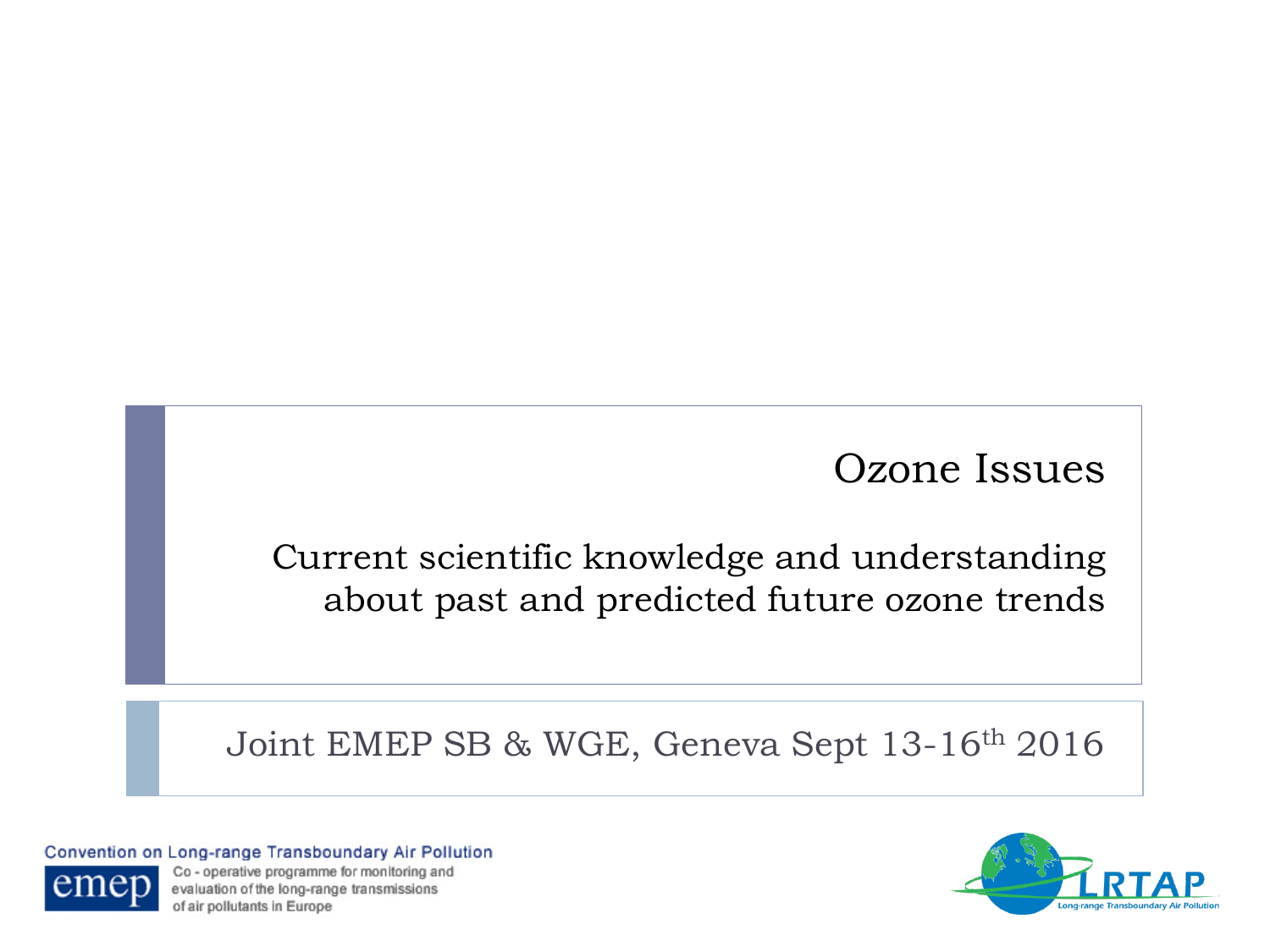## Ozone Trends

### ▶ Main features

- Decrease in peaks
- Stagnation in background
- Exposure metrics lie in the middle



Ozone (ppb)

MDA8: daily max of 8hr running means



Simpson et al, 2014, avg change in percentile 2000-2009 versus 1990-1999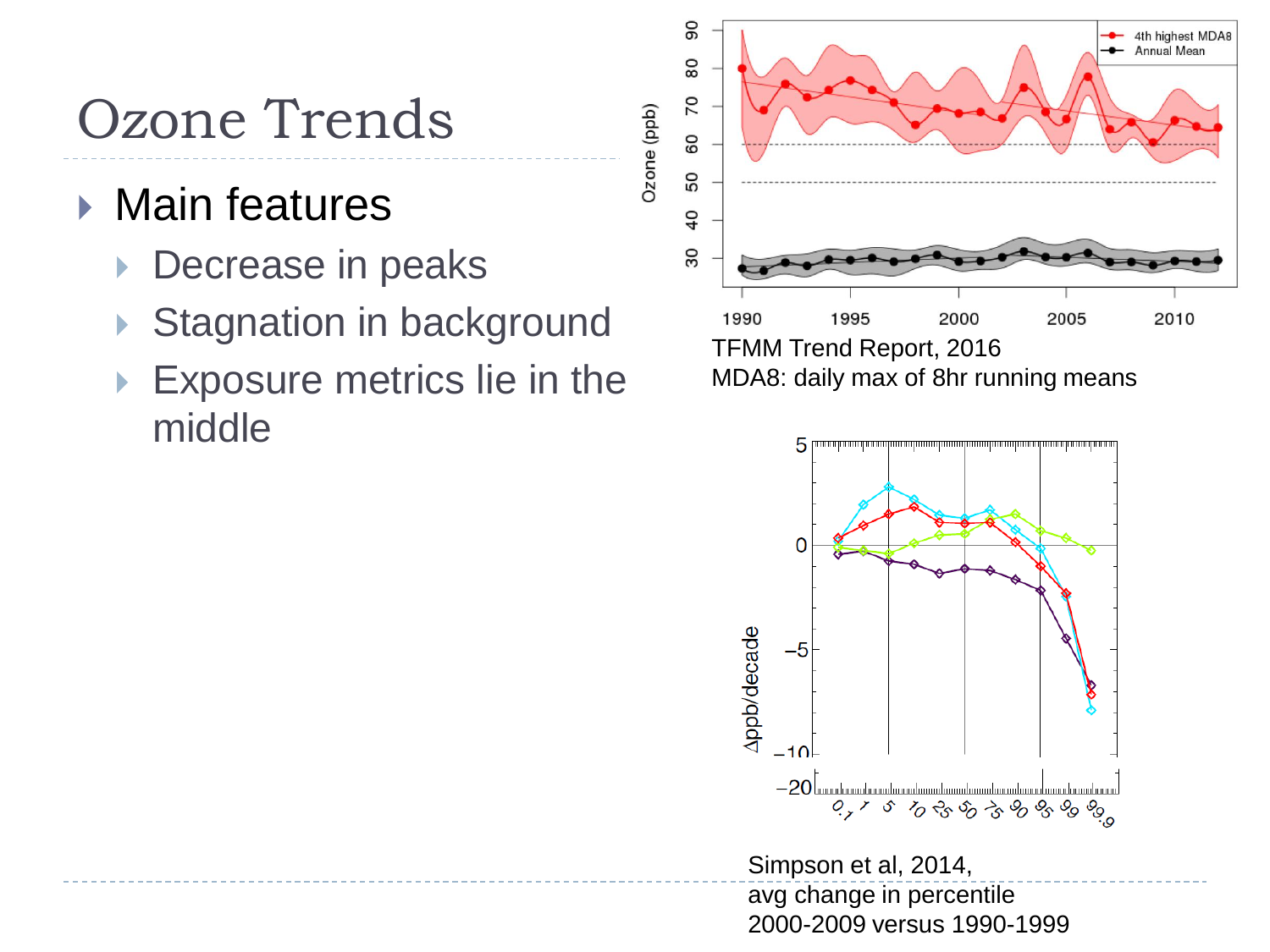## Complexity of ozone trends: range of metrics & interannual variability



- More decreases in the 2000's compared to 1990's
- Different trends for metrics
- Still a lot of non-signif. Trends
	- 10 yrs is a short period

Some substantial changes over 2002-2012:

| SOMO35            | $-30\%$ |
|-------------------|---------|
| AOT <sub>40</sub> | $-37%$  |
| # days $>50$ ppb  | $-47%$  |
| # days $> 60$ ppb | $-61%$  |
| 4th highest MDA8  | $-10%$  |

**Decrease**

Max MDA8

Sign. increase

Insign. increase

Insign. decrease

Sign. decrease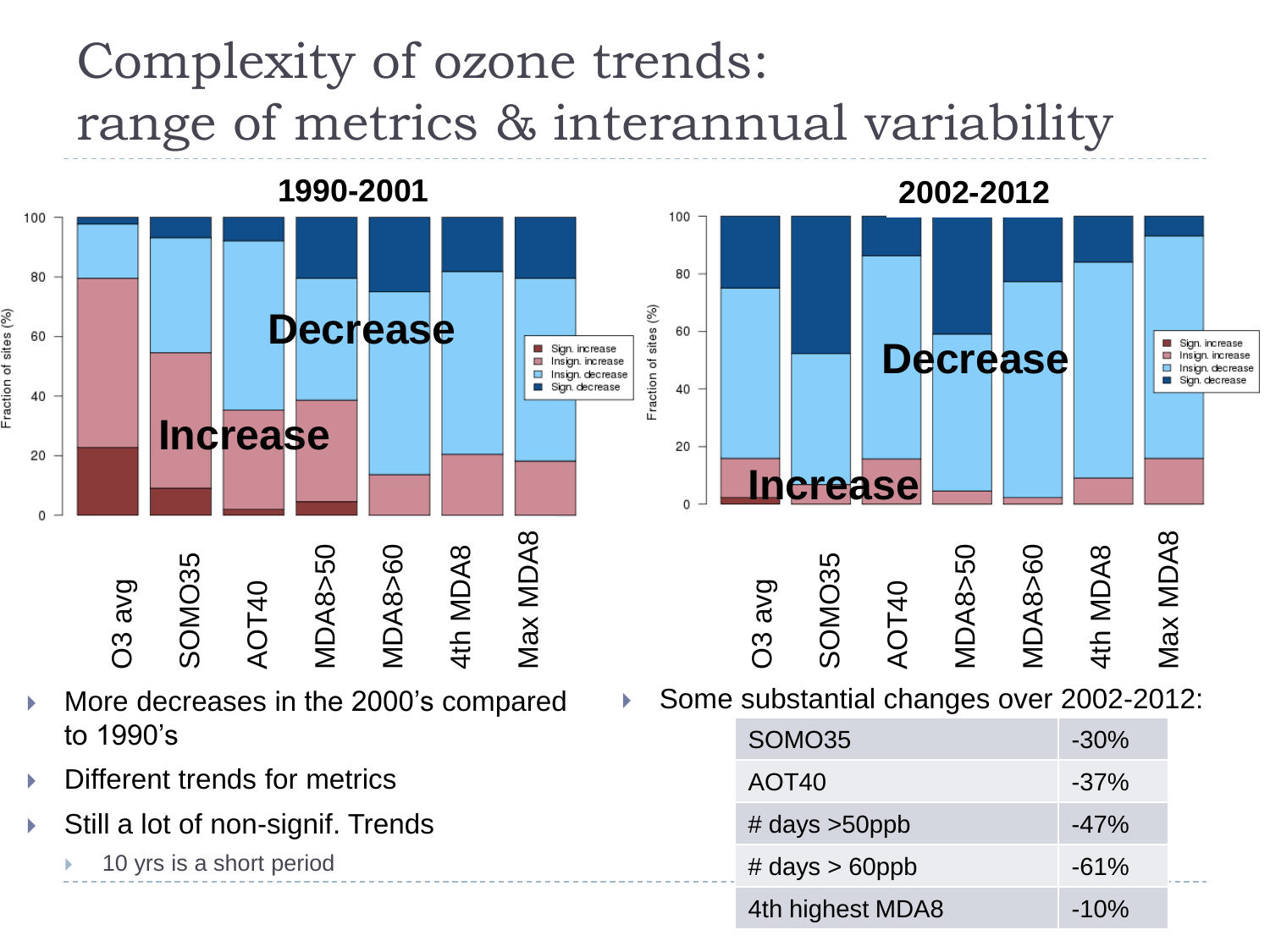## Future Evolution: Impact of Climate alone

### ▶ Climate Penalty

- ▶ Confirmed through meta-analysis accounting for multimodel uncertainties
- A few ppb for JJA
- ▶ Uncertainties remain for exposure metrics



http://www.eea.europa.eu/data-and-maps/ indicators/air-pollution-by-ozone-2/assessment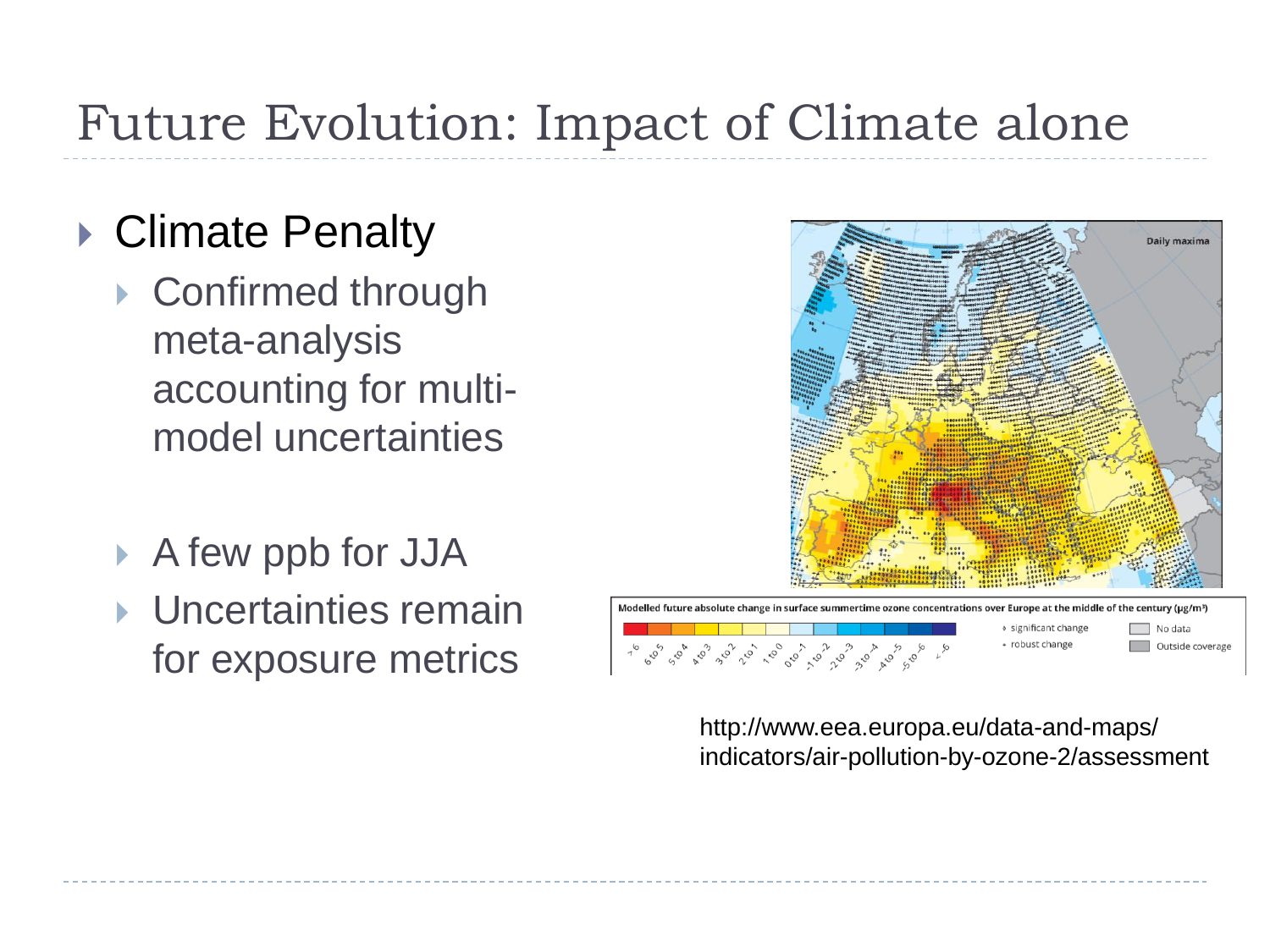## Future Evolution: non-climate factors

#### ▶ Future SOMO35 in Europe

- **Emissions based on Global Energy Assessment**
- $\triangleright$  The ozone climate penalty can be compensated by other LRT & Emissions



Colette et al, ACP 2013